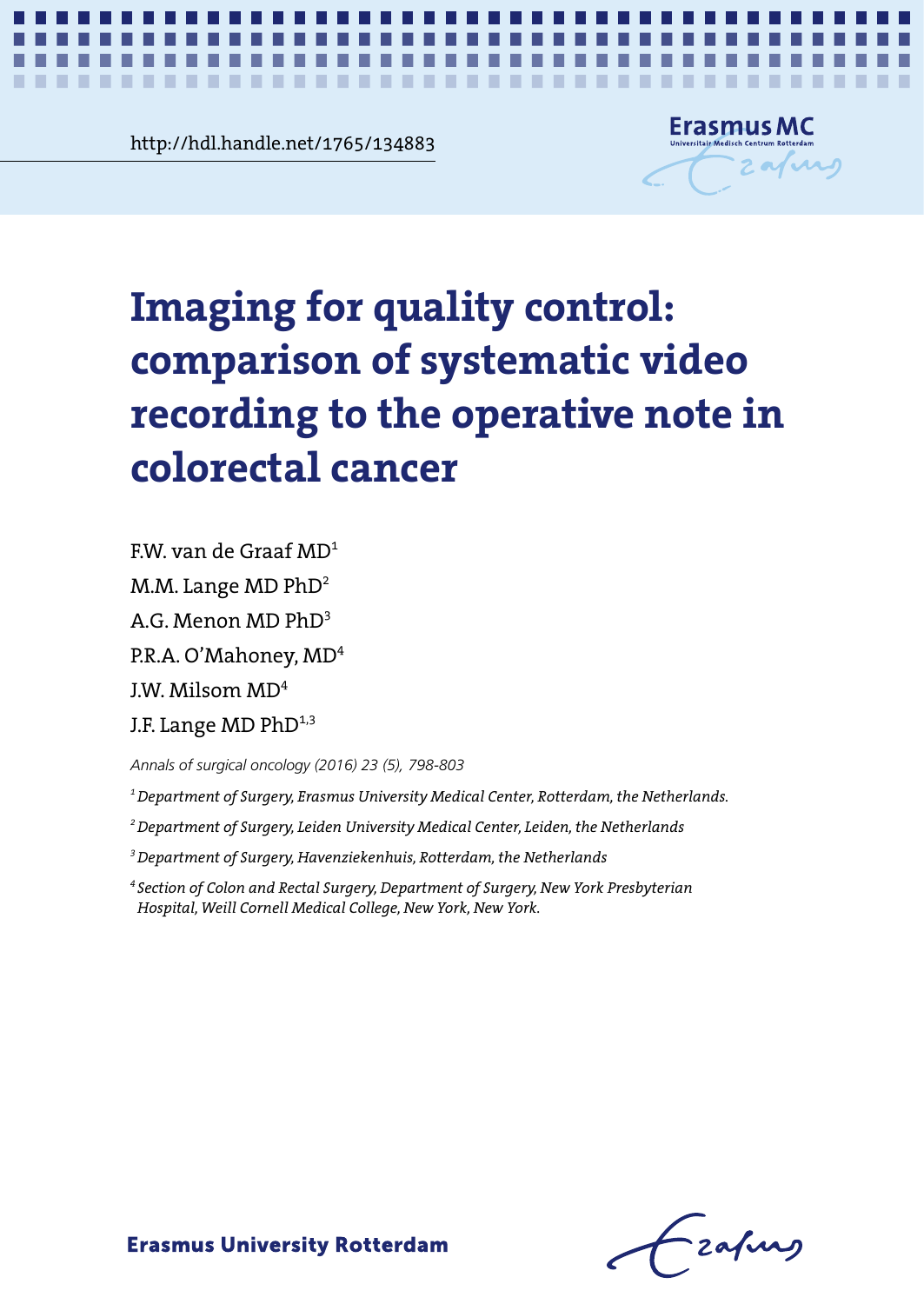# **ABSTRACT**

#### **Background**

Oncological and functional results after colorectal cancer surgery vary considerably between hospitals and surgeons. At present, the only source of technical information about the surgical procedure is the operative note, which is subjective and omits critical information. This study aimed to evaluate the feasibility of operative video recording in demonstrating both objective information concerning the surgical procedure and surgical quality, as using a systematic approach might improve surgical performance.

#### **Methods**

From July 2015 through November 2015, patients aged ≥18 years undergoing elective colorectal cancer surgery were prospectively included in a single-institution trial. Video recording of key moments was performed peroperatively and analyzed for adequacy. The study cases were compared with a historic cohort. Video was compared with the operative note using the amount of adequate steps and a scoring system.

#### **Results**

This study compared 15 cases to 32 cases from the historic control group. Compared to the written operative note alone, significant differences in availability of information were seen in favor of video as well as using a combination of video plus the operative note (N adequate steps  $p = .024$ ;  $p = < .001$ . Adequacy score:  $p = .039$ ;  $p = < .001$ , both respectively).

#### **Conclusions**

Systematic video registration is feasible and seems to improve the availability of essential information after colorectal cancer surgery. In this respect, combining video with a traditional operative note would be the best option. A multicenter international study is being organized to further evaluate the effect of operative video capture on surgical outcomes.

Lzafurs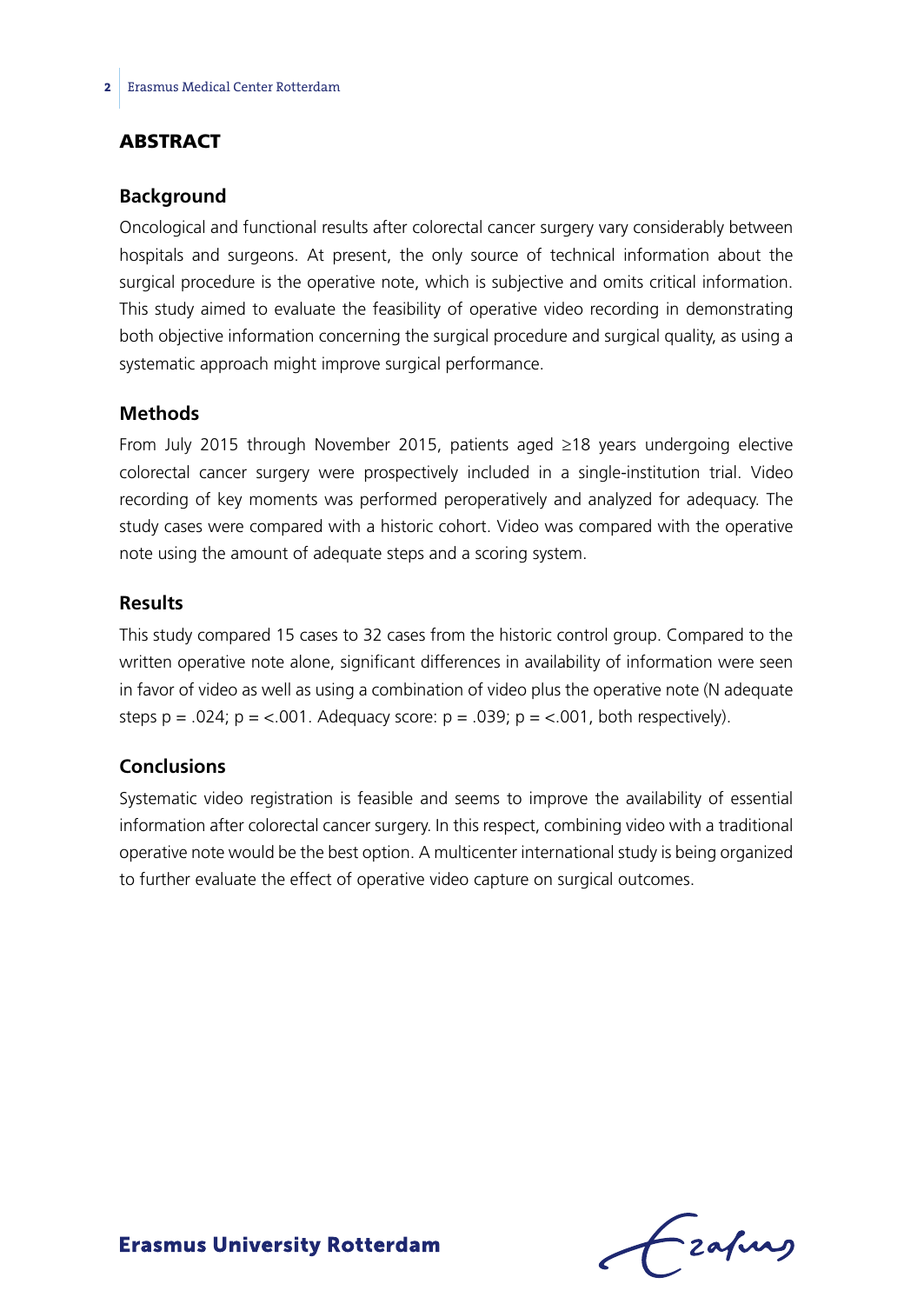#### **INTRODUCTION**

Over the past several years, laparoscopic surgery has become standard of care in the treatment of colorectal malignancies, resulting in similar oncological outcomes and improved short-term results compared with conventional open surgery.<sup>1,2</sup>

Although colorectal cancer treatment has improved dramatically, short- and long-term oncological and functional results in colorectal cancer patients with similar stage disease vary widely between different hospitals and surgeons.<sup>3</sup> Operative mortality in colorectal cancer patients ranges from 0.5 to 6 %, while operative morbidity ranges from 15 to 25 %, mainly as a result of avoidable surgical complications.<sup>1,4-6</sup> Regarding oncological outcome, disease recurrence is reported in 5–50 % of patients and 5-year survival rates vary between 32 and 64  $\%$ <sup>7-10</sup>. Long-term pelvic organ dysfunction after rectal cancer surgery, mainly attributed to avoidable surgical (nerve) damage, occurs in the majority of patients<sup>10-14</sup>. In this respect surgical performance in colorectal cancer surgery still has room for improvement, especially with regard to reducing variability among surgeons.

The importance of quality improvement programs to decrease operative variability is widely supported at this time. In 2009, Haynes et al. introduced the surgical safety checklist, used in the "Time-out-procedure," cutting mortality in half after implementation.<sup>15</sup> However, this checklist addresses only preoperative anesthesiological and nursing concerns and not so much the surgical technique used during surgery. Furthermore, surgical quality is an important prognostic factor, especially in colorectal cancer treatment, but is poorly captured. During complex surgical procedures, such as total mesorectal excision (TME) for rectal cancer, essential steps might be skipped or inadequately performed (such as the identification of nerves and the ureter). However, postoperatively, it cannot be clearly reproduced what exactly occurred during the surgical procedure. Currently, the only source of technical information about the surgical procedure is the operative note, which has been shown to be subjective and lacking in critical information.<sup>16</sup> Systematic video registration of the procedure might be a solution, adding objective information to the traditional operative note.

The aim of this study was to investigate the feasibility of operative video recording with the hypothesis that this may (1) increase the amount of critical information from the surgical procedure and (2) improve surgical quality due to a systematic approach using a checklist.

#### **METHODS**

All patients aged 18 years or older undergoing elective laparoscopic colorectal cancer resection (right hemicolectomy, transverse colectomy, left hemicolectomy, sigmoid colectomy, or anterior resection) in Havenziekenhuis (Rotterdam, The Netherlands) were included from July 2015 through November 2015. During each surgical procedure, intraoperative video record-

Czafurz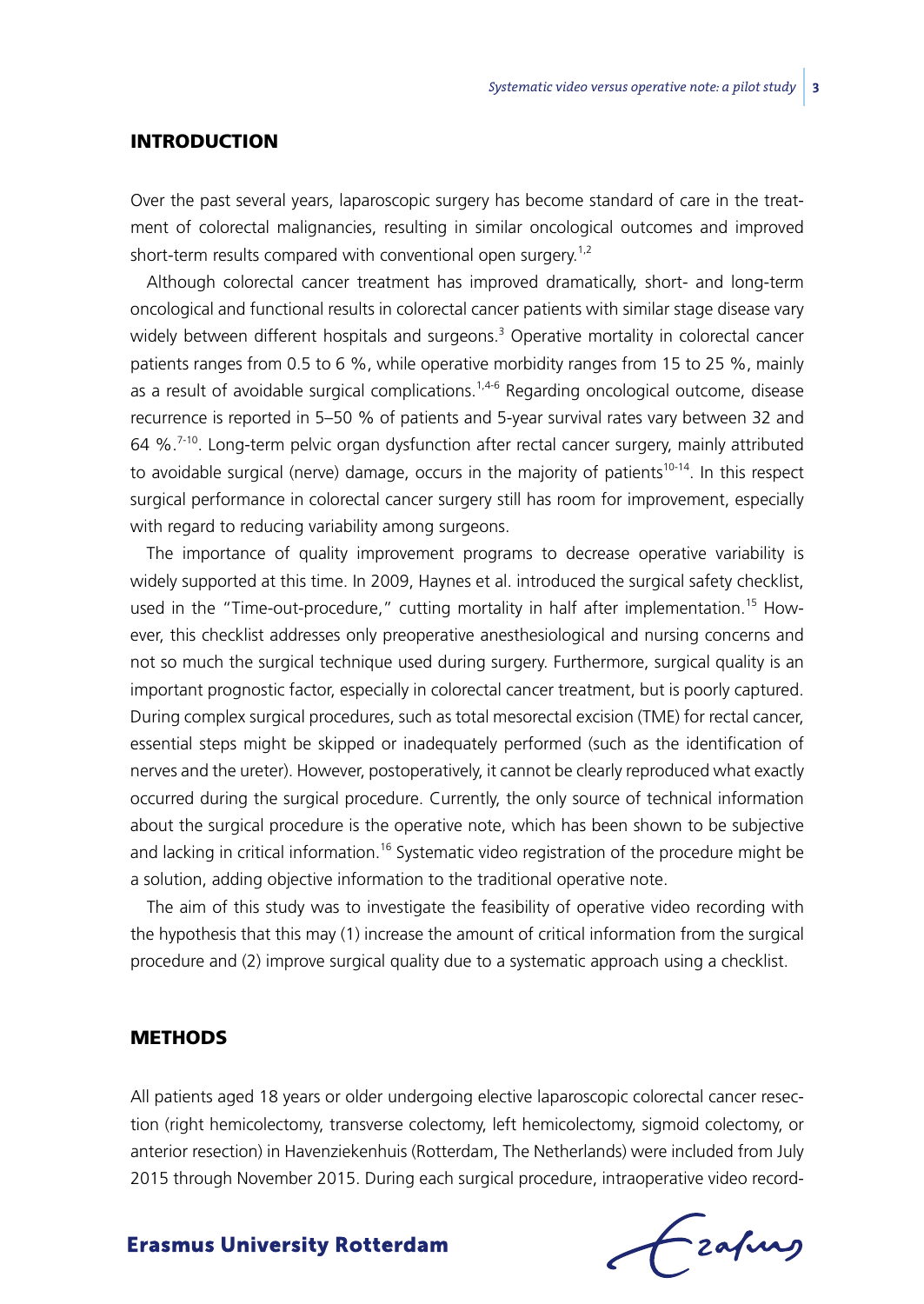#### **4** Erasmus Medical Center Rotterdam

ings of about 10 s length were made of predefined key moments, initiated and ceased by the primary surgeon. Patients with metastatic disease, unresectable tumor, or incomplete video recordings due to technical difficulties in the recording software were excluded from analysis. The primary and secondary outcomes were compared with a historical cohort, treated 1 year before implementation of the checklist, to avoid bias induced by the use of the checklist. The medical research and ethics committee of the Erasmus Medical Centre exempted this study from the Research Involving Human Subjects Act (WMO).

#### **Predefined Checklist and Reviewing**

Key moments in the studied surgical procedures were defined by experts in this field (J.M., J.L., M.L.). A surgical checklist was compiled from these key moments and further transcribed into a case report form (CRF). During surgery, video fragments under direction of the leading surgeon were recorded according to the surgical checklist, and the corresponding steps were checked off on the CRF afterward. If a step was not relevant in a particular procedure, "n/a" was added next to the step in the CRF.

Before reviewing the video recordings, requirements for adequacy were dictated (F.vdG., J.M., A.M., J.L.). Then, the completed CRFs along with operative recordings and the operative notes were reviewed for adequacy (F.vdG., M.L.). The CRFs and the requirements for an adequate recording can be found in the *Appendices*. Failure to comply with these requirements, or absence of a recording resulted in a step being labeled "not adequate." In reviewing the operative note, a step would be labeled "not adequate" if there were either an incomplete description or a lack of description altogether.

#### **Primary Outcome**

With respect to the primary outcome, the availability of essential information, according to the predefined checklist, was evaluated. This information was collected from the operative video recording of the study group and from the operative note from both the study group and historic control group. Subsequently, the availability of the essential information was compared between the video recordings alone vs the operative note of the historic control group, and between the combination of the video recordings and the operative note coming from the study group vs the operative note of the historic control.

To assess the availability of information, two methods were used: (1) The adequacy of steps with adequate information was compared. (2) A scoring system was utilized. For the maximum amount of information, according to the critical steps described in the CRF, a maximum of 100 points could be obtained. These 100 points were divided by the number of applicable steps in that specific procedure, resulting in the amount of points per step. Finally, the factor of the amount of adequate steps and the amount of points per step was calculated, resulting in the total score for that specific procedure.

Frahing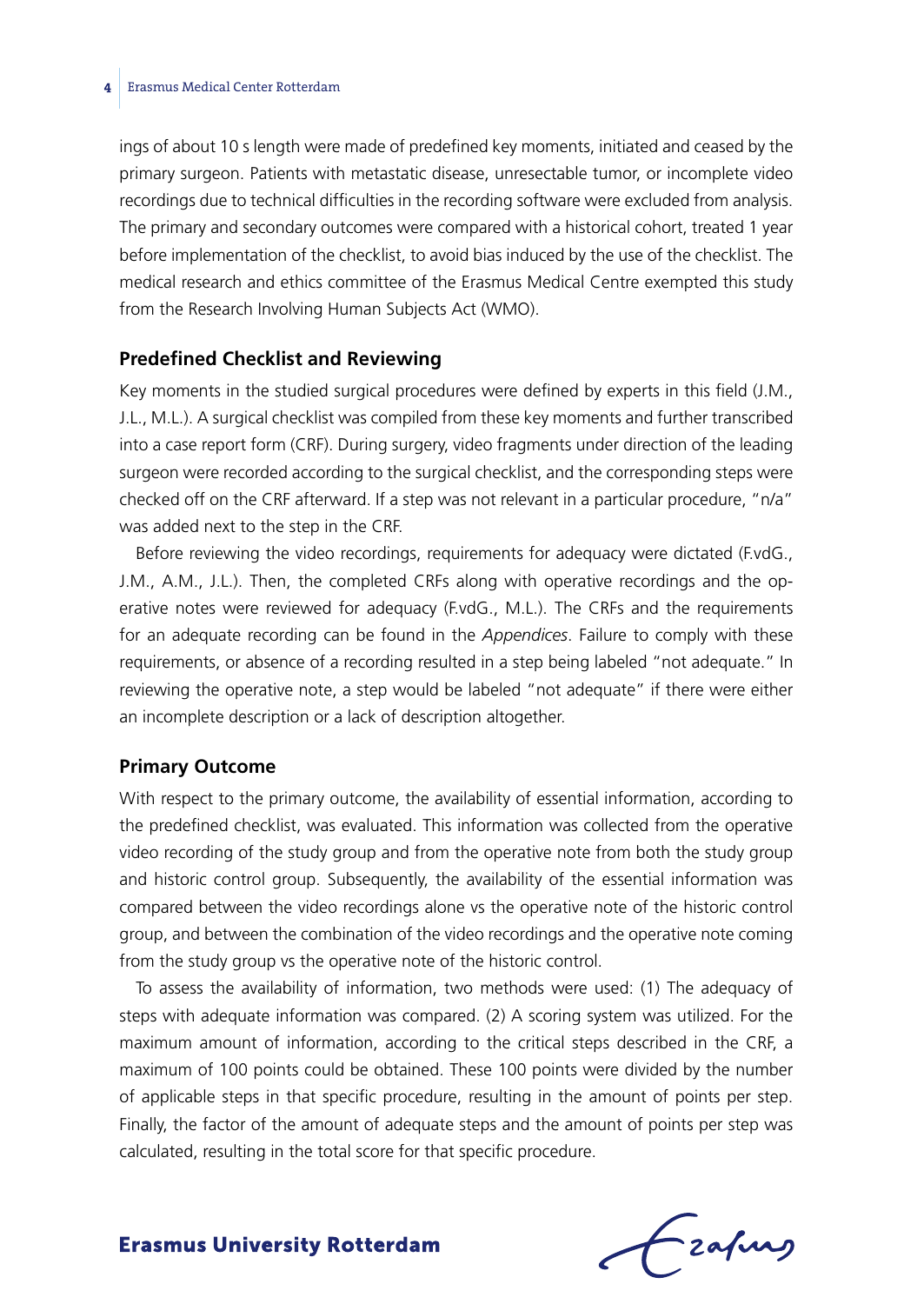#### **Secondary Outcome**

With respect to the secondary outcome, surgical complications within 30 postoperative days were analyzed to assess any improvement in surgical quality, which was expected with the use of a predefined checklist according to our hypothesis. Surgical complications were graded according to the Clavien-Dindo classification. The following complications were included in analysis: surgical wound infection, intra-abdominal abscess, urinary tract infection, respiratory tract infection, cardiologic complication, neurologic complication (including delirium), postoperative ileus, postoperative bleeding, and anastomotic leakage. Furthermore, the postoperative length of stay was measured.

#### **Video Recording and Video Data Management**

High-definition images were captured using EndoEYE 30° videoscope connected to an EVIS EXERA II CLV-180 xenon light source and subsequently an EVIS EXERA II CV-180 video processor (Olympus Europa SE & Co., Hamburg, Germany). The video feed was then recorded on a Microsoft Windows based computer system in MPEG-4 format using image storage software (Clinical Assistant 6 [RVC Ltd., Baarn, The Netherlands]).

#### **Statistical Analysis**

Data was analyzed with IBM SPSS version 23.0 for Mac. Categorical data were presented as numbers and percentages. Continuous data were described by mean and standard deviation. Study population and historical control were compared using chi-square test or Fisher exact test in case of categorical data. Continuous data was tested for normality using the Shapiro-Wilk Test, and if normal distribution was present, an independent samples t test was used. Otherwise, the Mann-Whitney U test was conducted. In analyzing the adequacy per step, the sum of all adequate steps was calculated, converting the range to continuous data. Subsequently the Mann-Whitney U test was used for comparison. A p value of less than .05 was considered statistically significant.

## Results

#### **Study Population**

From July 2015 through November 2015, 20 patients meeting inclusion criteria were included in this study. All 20 patients underwent elective surgery for colorectal cancer with operative video recording according to the predefined checklist. A total of five patients were excluded from further analysis: two patients because of technical difficulties in the recording software resulting in loss of video fragments, two patients because of absence of malignancy, and one patient because of disseminated disease. As a result, the study population concerned 15 patients, who were was compared with 32 patients meeting inclusion criteria, which were

Frafing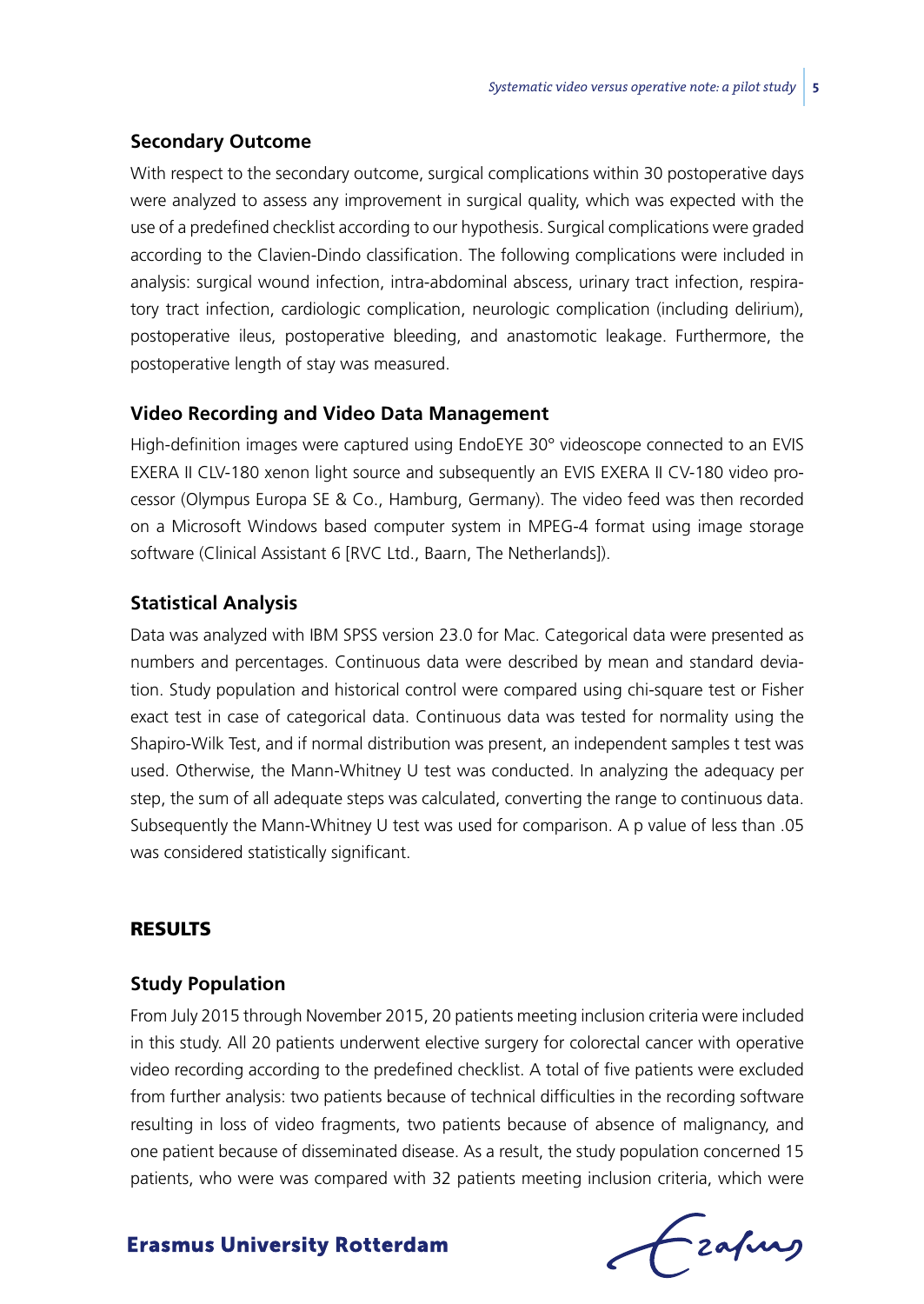retrospectively included in the period of July 2014 through January 2015. Patient characteristics are presented in Table 1. There were no significant demographic differences found between the study and the historic control group.

| Parameter                             | Study Cases (n=15) |         | Historic control (n=32) |         | P-value |
|---------------------------------------|--------------------|---------|-------------------------|---------|---------|
| Age (years)                           | 67.87              | ± 8.31  | 69.34                   | ± 14.16 | 0.355   |
| Sex                                   |                    |         |                         |         | 0.758   |
| Male                                  | 9                  | (60.0)  | 17                      | (53.1)  |         |
| Female                                | 6                  | (40.0)  | 15                      | (49.6)  |         |
| Height (cm)                           | 173.33             | ± 11.60 | 171.94                  | ± 11.48 | 0.654   |
| Weight (kg)                           | 85.69              | ± 17.22 | 78.51                   | ± 15.98 | 0.153   |
| $BMI$ (kg/m <sup>2</sup> )            | 28.49              | ± 5.46  | 26.41                   | ± 4.13  | 0.147   |
| <b>ASA class</b>                      |                    |         |                         |         | 0.845   |
| ASA I                                 | 1                  | (6.7)   | $\overline{4}$          | (12.5)  |         |
| ASA II                                | 6                  | (40.0)  | 18                      | (56.3)  |         |
| ASA III                               | $\overline{2}$     | (13.3)  | 10                      | (31.3)  |         |
| Missing                               | 6                  | (40.0)  | $\mathbf 0$             |         |         |
| Charlston Comorbidity Index           | 2.79               | ± 1.05  | 2.72                    | ± 0.99  | 0.864   |
| Diabetes Mellitus                     | 5                  | (33.3)  | 5                       | (15.6)  | 0.242   |
| Hypertension                          | 8                  | (53.3)  | 20                      | (62.5)  | 0.753   |
| History of cardiac disease            | $\overline{2}$     | (13.3)  | $\overline{7}$          | (21.9)  | 0.701   |
| History of pulmonary disease          | 1                  | (6.7)   | 6                       | (18.8)  | 0.413   |
| History of renal disease              | $\overline{2}$     | (13.3)  | 1                       | (3.1)   | 0.216   |
| Prior abdominal and/or pelvic surgery | 6                  | (40.0)  | 13                      | (40.6)  | 1.000   |
| Type of laparoscopic surgery          |                    |         |                         |         | 0.369   |
| Right hemicolectomy                   | 3                  | (20.0)  | 11                      | (34.4)  |         |
| Transverse colectomy                  | 1                  | (6.7)   | 0                       | (0)     |         |
| Left hemicolectomy                    | 1                  | (6.7)   | 1                       | (3.1)   |         |
| Sigmoidectomy                         | $\overline{7}$     | (46.7)  | 10                      | (31.3)  |         |
| LAR / APR                             | 3                  | (20.0)  | 10                      | (31.3)  |         |

**Table 1.** Patient characteristics

Data are presented as  $N$  (%) or mean  $\pm$  SD

ASA American Society of Anesthesiologists, BMI body mass index, LAR low anterior resection, APR abdominoperineal resection

#### **Primary Outcome**

The number of adequate and inadequate steps was compared between the two groups. Two comparisons were made: firstly, the video recordings of the study group versus the operative notes of the historic control group, and secondly, the video recordings and operative notes of the study cases combined versus the operative notes of the historic control cases (Table 2).

Czafurg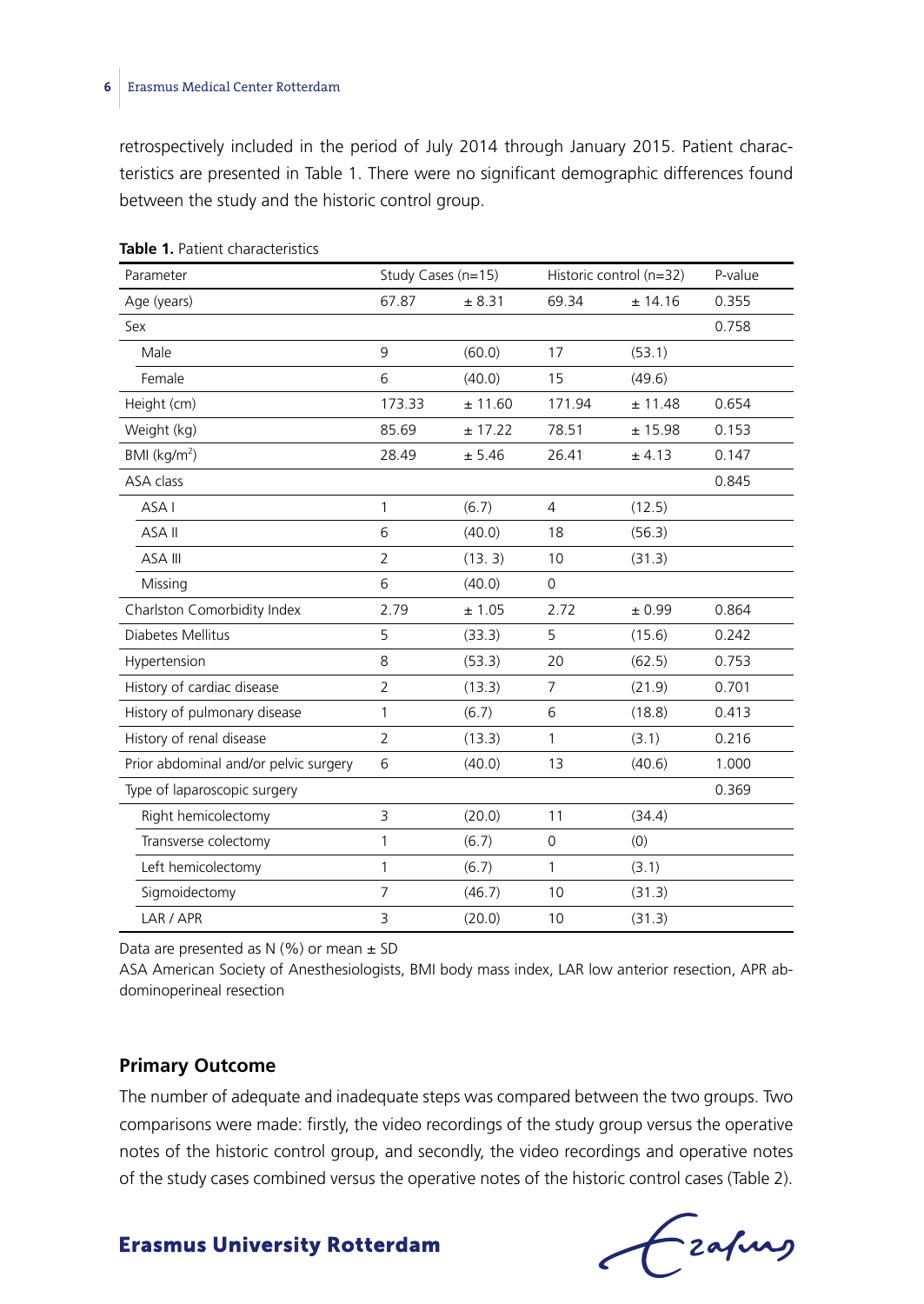Respectively, significant differences in favor of the study population were found regarding availability of information on the introduction of trocars under vision, overall exploration of the abdominal cavity, inspection of the liver, mobilization and resection, exploration of the resection specimen, and the accumulative steps. Information on vascular control was significantly more often available in the operative notes compared with the video recordings.

The average score for the amount of available information was  $54.29$  points  $(\pm 15.42$  SD) for the operative notes in the control group,  $67.08$  points ( $\pm 13.81$  SD) for the video recording alone, and 80.53 points  $(\pm 11.72 \text{ SD})$  for the combination of video recording and operative note. Video recording alone and the combination of video recording and operative note scored significantly higher compared with the operative notes in the historic control group (p  $= .039$ ;  $p = < .001$ , respectively).

When comparing the operative notes of the historic control cases to the operative notes of the study cases, the overall number of adequate steps were 185 (53.9 %) and 84 (53.2 %)  $(p = .648)$ , respectively, and the average score for the amount of available information was 54.29 points (±15.42 SD) and 53.24 points (±13.26 SD) (p = .705) respectively.

|                                               | Study cases (n=15) |        |         |                                                   |        |         |                                        |        |  |
|-----------------------------------------------|--------------------|--------|---------|---------------------------------------------------|--------|---------|----------------------------------------|--------|--|
|                                               | Video recording    |        |         | Video recording<br>and operative note<br>combined |        |         | <b>Historic</b><br>control<br>$(n=32)$ |        |  |
|                                               | Adequate           |        | P-value | Adequate                                          |        | P-value | Adequate                               |        |  |
| Step 1 - Introduction of trocars under vision | 12                 | (80.0) | 0.004   | 14                                                | (93.3) | < 0.001 | 10                                     | (31.3) |  |
| Step 2 - Exploration                          | 35                 | (77.8) | 0.014   | 40                                                | (88.9) | < 0.001 | 57                                     | (60.6) |  |
| Inspection of the liver                       | 14                 | (93.3) | < 0.001 | 14                                                | (93.3) | < 0.001 | 10                                     | (31.3) |  |
| Inspection of the tumor                       | 8                  | (53.3) | 0.599   | 12                                                | (80.0) | 0.182   | 17                                     | (53.1) |  |
| Inspection of the peritoneum                  | 13                 | (86.7) | 0.583   | 14                                                | (93.3) | 1.000   | 30                                     | (93.8) |  |
| Step 3 - Vascular control                     | 8                  | (40.0) | 0.006   | 13                                                | (65.0) | 0.371   | 32                                     | (72.7) |  |
| Step 4 - Mobilization and resection           | 24                 | (72.7) | < 0.001 | 24                                                | (72.7) | < 0.001 | 26                                     | (35.6) |  |
| Exploration of resection specimen             | 9                  | (60.0) | < 0.001 | 9                                                 | (60.0) | < 0.001 | 1                                      | (3.1)  |  |
| Identification of left ureter                 | 11                 | (100)  | 0.534   | 11                                                | (100)  | 0.534   | 18                                     | (85.7) |  |
| Step 5 - Creation of Anastomosis              | 16                 | (53.3) | 0.376   | 23                                                | (76.7) | 0.354   | 41                                     | (60.3) |  |
| Anastomosis                                   | 10                 | (66.7) | 0.481   | 14                                                | (93.3) | 0.406   | 25                                     | (78.1) |  |
| Step 6 - Closure                              | 10                 | (66.7) | 0.753   | 12                                                | (80.0) | 0.202   | 19                                     | (59.4) |  |
| Accumulative steps                            | 105                | (66.5) | 0.024   | 126                                               | (79.7) | < 0.001 | 185                                    | (53.9) |  |

**Table 2.** Amount of adequate steps.

Data are presented as N (%). P-value obtained from comparison with Historic control group.

#### **Secondary Outcome**

Postoperative outcomes within 30 days after surgery are summarized in Table 3. Aside from a significant difference in the postoperative length of stay in favor of the study group (8.80  $\pm$ 

Czapurs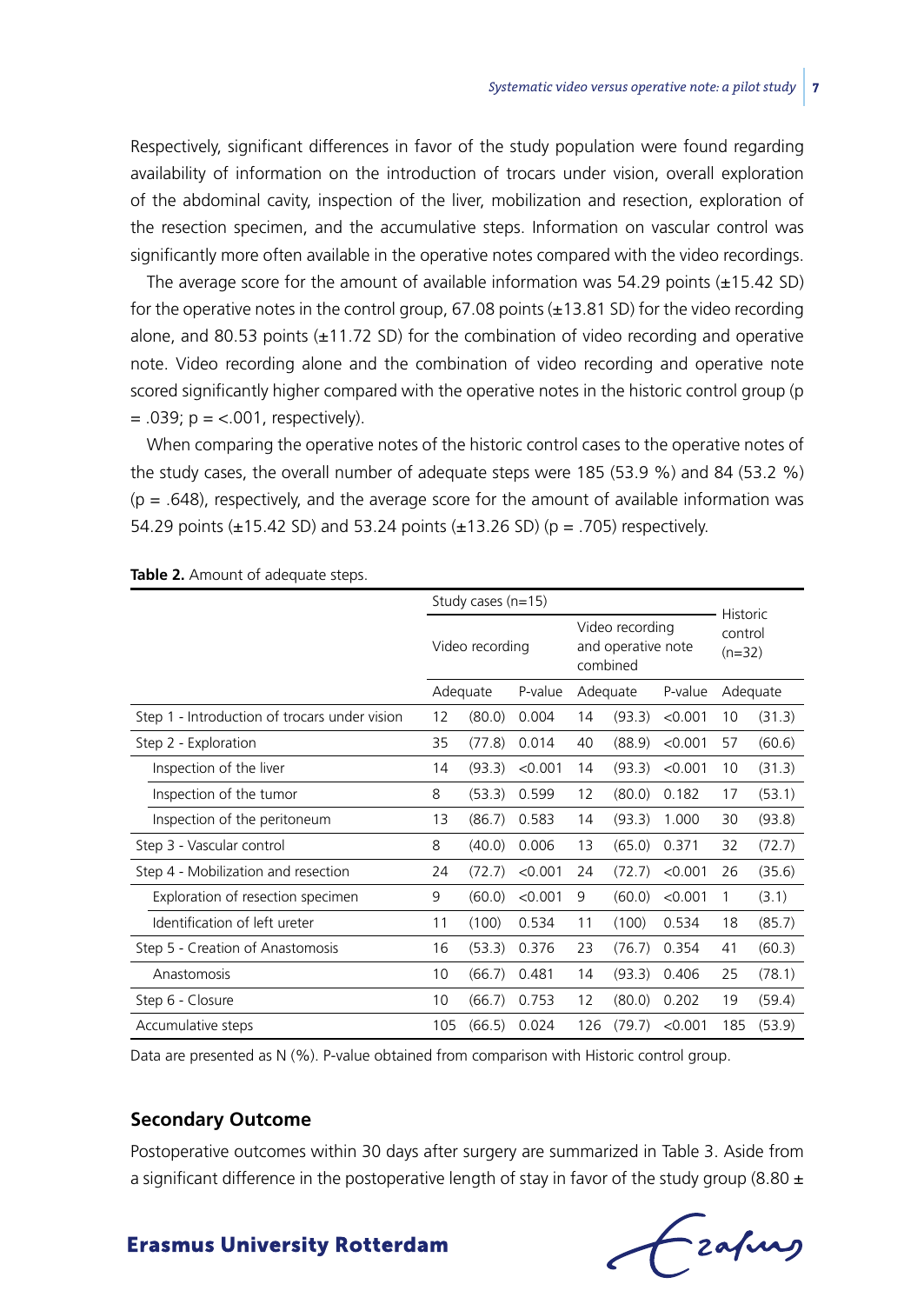9.01 vs. 10.44  $\pm$  6.44 SD; p = .016), there was no significant difference found between the study cases and the historic control.

| Parameter                           | Study Cases (n=15) |        | Historic control (n=32) | P-value |       |
|-------------------------------------|--------------------|--------|-------------------------|---------|-------|
| Duration of surgery (min.)          | 141.89             | ±79.14 | 143.84                  | ± 37.70 | 0.257 |
| Blood loss (ml) a                   | 131.82             | ±78.34 | 104.69                  | ± 26.52 | 0.284 |
| Clavien-Dindo <sup>b</sup>          |                    |        |                         |         | 0.292 |
| Grade I                             | 10                 | (66.7) | 13                      | (40.6)  |       |
| Grade II                            | 3                  | (20.0) | 15                      | (46.9)  |       |
| Grade III                           | 1                  | (6.7)  | 3                       | (9.4)   |       |
| Grade IV                            | 1                  | (6.7)  | 1                       | (3.1)   |       |
| Surgical wound infection            | 1                  | (6.7)  | 4                       | (12.5)  | 0.545 |
| Intra-abdominal abcess              | 0                  | (0.0)  | $\overline{2}$          | (6.3)   | 0.322 |
| Urinary tract infection             | $\mathbf 0$        | (0.0)  | 4                       | (12.5)  | 0.152 |
| Respiratory tract infection         | 1                  | (6.7)  | 6                       | (18.8)  | 0.278 |
| Cardiological complication          | 1                  | (6.7)  | 1                       | (3.1)   | 0.575 |
| Neurological complication           | 2                  | (13.3) | 1                       | (3.1)   | 0.182 |
| Postoperative Ileus                 | 0                  | (0.0)  | 6                       | (18.8)  | 0.073 |
| Postoperative bleeding              | 0                  | (0.0)  | 1                       | (3.1)   | 1.000 |
| Anastomotic leakage                 | $\overline{2}$     | (13.2) | 1                       | (3.1)   | 0.235 |
| Postoperative length of stay (days) | 8.80               | ± 9.01 | 10.44                   | ± 6.44  | 0.016 |

**Table 3.** Postoperative outcomes ≤30 days

Data are presented as  $N$  (%) or mean  $\pm$  SD

a Minimal blood loss set at ≤100ml

**b** Postoperative morbidity and mortality according to Clavien-Dindo classification

DVT: Deep Venous Thrombosis, PE: Pulmonary Embolism

## **DISCUSSION**

Very few published studies analyzed the possible advantages of operative video recording prospectively. This pilot study is the first study evaluating operative video recording during colorectal cancer surgery. Our findings confirm the feasibility of systematic video registration in colorectal cancer surgery, as is shown in prior research.<sup>17</sup> It also demonstrates the improved availability of essential information. The best results are obtained by combining video recording with the traditional operative note. This improvement might also be caused by the more stepwise approach during systematic video registration and the Hawthorne effect – improved performance due to the subject's awareness that it is being recorded.

About half of the steps in the operative note were described in an adequate manner, which is in accordance with similar published findings in different fields of surgery.<sup>18-21</sup> According to our results, adding systematic video recording to the traditional operative note

Czafung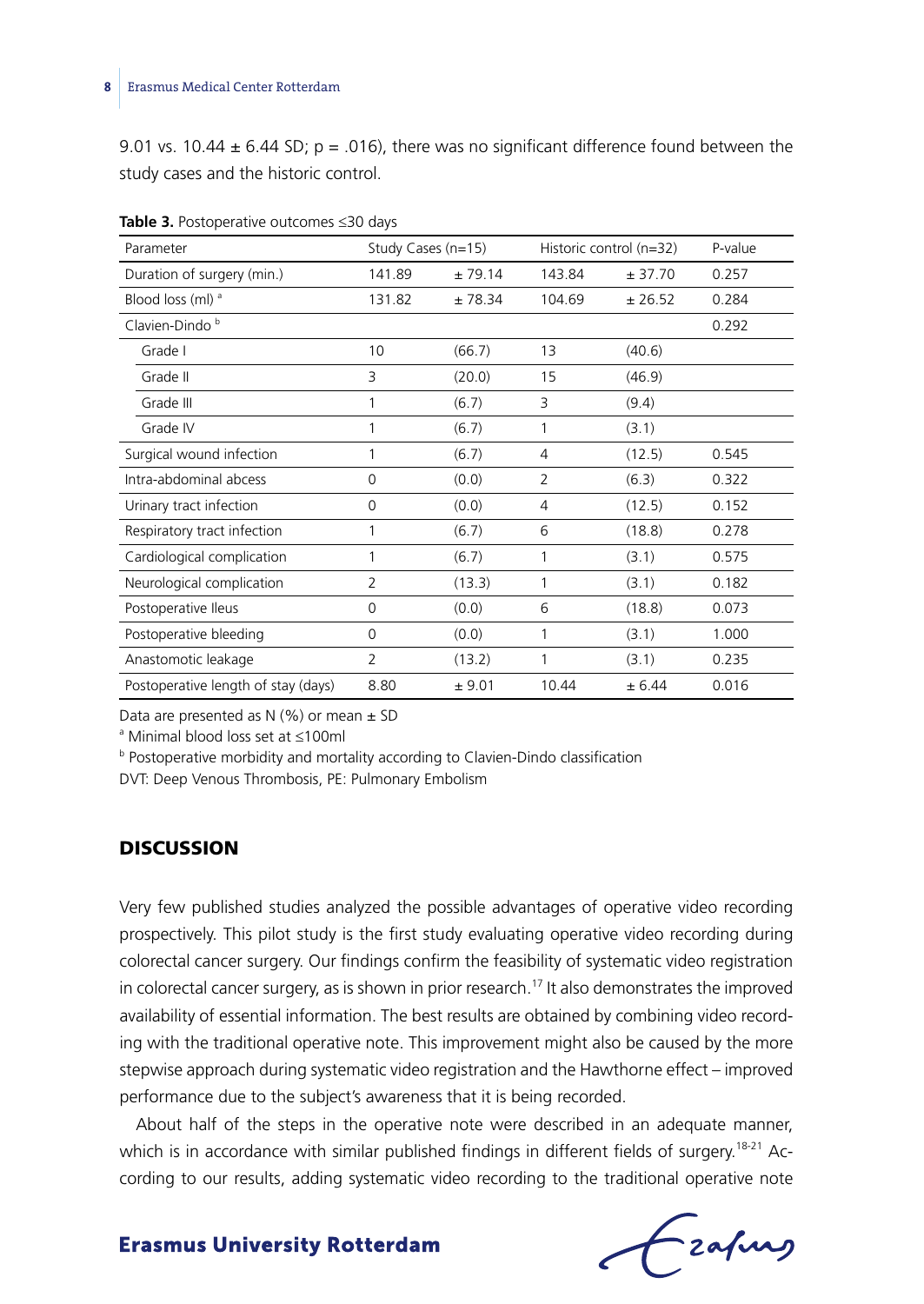would increase the total amount of available adequate information by almost 50 %. The most contributing steps to this increment are: introduction of trocars under vision, exploration of the abdomen, inspection of the surgical specimen, and, although not significant, the creation of the anastomosis. All these steps contain important information regarding either the procedure or further management of patient care. It is important to introduce the trocars under vision, because this otherwise poses risk to intra-abdominal injuries.<sup>22,23</sup> The importance of an adequate inspection of the abdomen, including the liver and its surrounding ligaments, the parietal peritoneum, and the tumor, is to determine the operability of the patient and whether or not it is necessary to convert to open surgery. The surgical specimen should be inspected to make sure the tumor has been removed and the resection margin is sufficient. If flawed, the surgeon can then still act on these findings.

With regard to operative vascular control, a difference was found favoring the operative note over video. This is mainly due to atypical resections such as resection of the splenic flexure in which vascular control is at the level of peripheral vessels. Furthermore, especially in typical left-sided resections with central vascular control, it was sometimes difficult to assess the anatomy in the video without the explanation of the surgeon.

There was no significant difference found between the operative notes of the historic control group and those of the study cases in both the number of adequate steps and the average score for the amount of available information, which would suggest that participation of the study and the knowledge of the checklist by the surgeons do not bias the increase in available information when operative note and video registration are combined.

No significant difference was found in postoperative outcomes within 30 days, apart from postoperative length of stay. Because of the small sample size in the study group, this result should be considered thoughtfully.

Although video recording during laparoscopy has minimal impact on the surgical procedure, it might be considered impractical if recording could only be started and stopped outside the sterile area (e.g., on the laparoscopy tower, handled by an operating room assistant). This problem can be avoided by using a laparoscope with a dedicated recording button, or by using a recording remote inside the sterile environment, thus giving complete control to the surgeon's team.

The video recordings in this study are fragments, aimed to capture the specific key moments in the surgical procedure instead of using a full-length recording. This results in a manageable amount of content and minimizes the required digital storage space. However, because of the fragmentation, it is sometimes difficult for reviewers to recognize certain structures in that particular fragment. A great improvement to this matter could be the addition of audio to the video recording, where the surgeon can verbally annotate the given procedure.

In addition to the improvement in available operative information and possibly surgical outcomes, video recording might also be useful for patient and family information and

frafing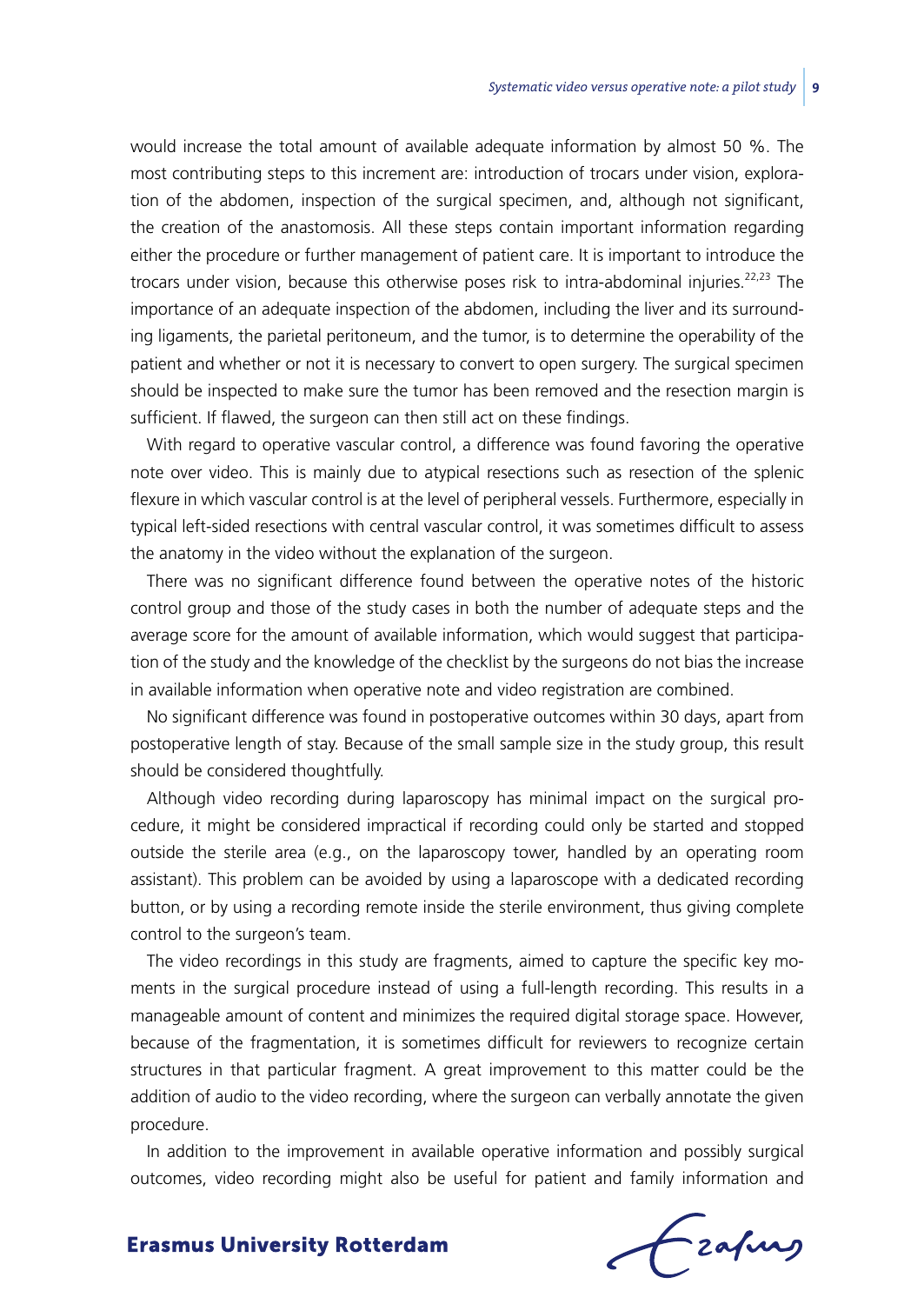education and research purposes regarding effects of specific surgical techniques, as well as situational team awareness in the operating room. Also, it can result in improved communication between physicians from the treating team (e.g., surgeon and oncologist).<sup>24</sup>

In conclusion, peroperative systematic video registration in colorectal cancer surgery is feasible and early results regarding an increase in available intraoperative information are promising. An international multicenter study is currently being organized to evaluate the effect of video capture on surgical quality and patient outcomes.

Frahing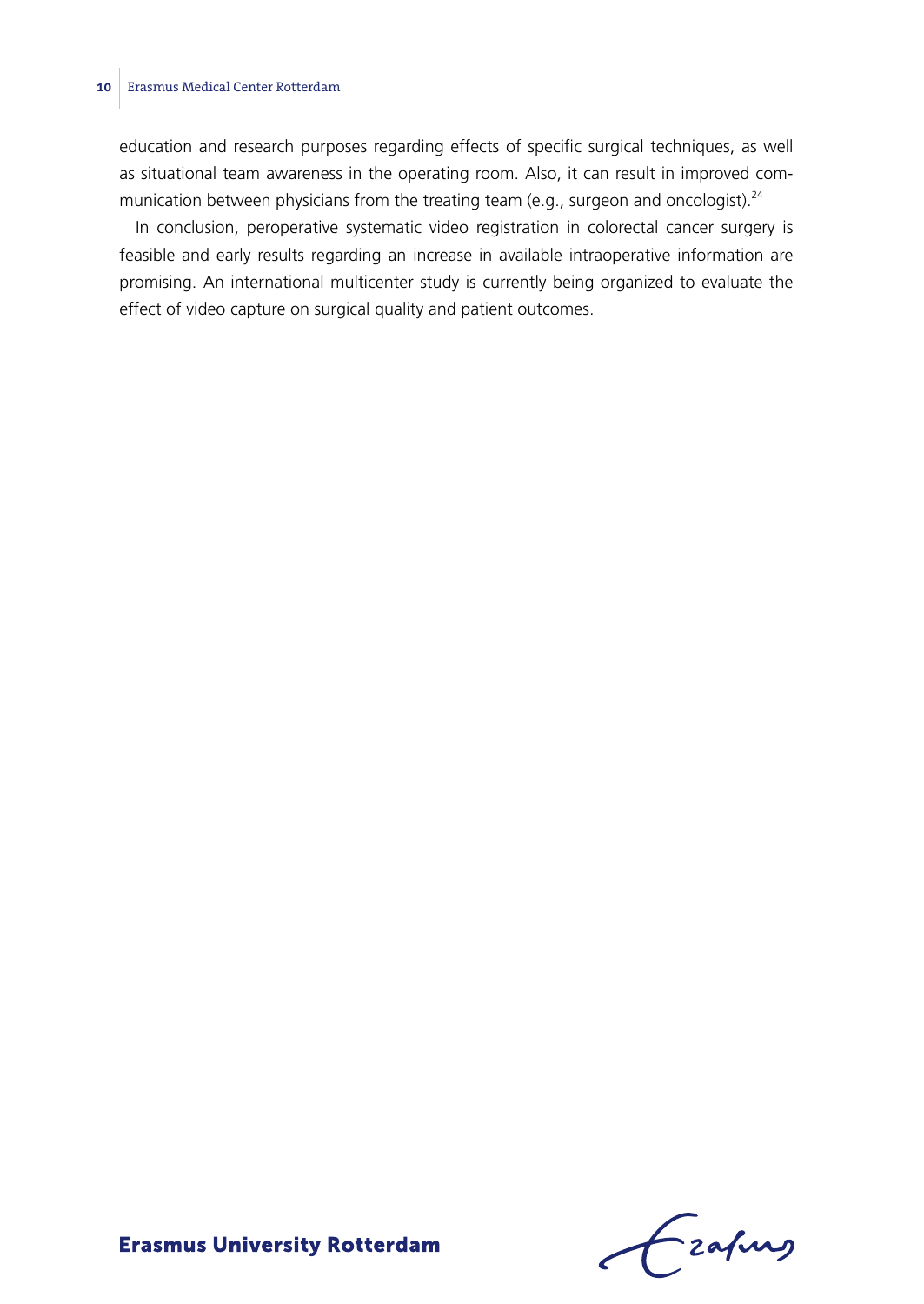## **REFERENCES**

- 1. Clinical Outcomes of Surgical Therapy Study G. A comparison of laparoscopically assisted and open colectomy for colon cancer. *N Engl J Med.* 2004;350(20):2050-2059.
- 2. Kolfschoten NE, van Leersum NJ, Gooiker GA, et al. Successful and safe introduction of laparoscopic colorectal cancer surgery in Dutch hospitals. *Ann Surg.* 2013;257(5):916-921.
- 3. Mack LA, Temple WJ. Education is the key to quality of surgery for rectal cancer. *Eur J Surg Oncol.* 2005;31(6):636-644.
- 4. Iversen LH, Ingeholm P, Gogenur I, Laurberg S. Major reduction in 30-day mortality after elective colorectal cancer surgery: a nationwide population-based study in Denmark 2001-2011. *Ann Surg Oncol.* 2014;21(7):2267-2273.
- 5. Evans MD, Thomas R, Williams GL, et al. A comparative study of colorectal surgical outcome in a national audit separated by 15 years. *Colorectal Dis.* 2013;15(5):608-612.
- 6. Panis Y, Maggiori L, Caranhac G, Bretagnol F, Vicaut E. Mortality after colorectal cancer surgery: a French survey of more than 84,000 patients. *Ann Surg.* 2011;254(5):738-743; discussion 743- 734.
- 7. Sant M, Allemani C, Santaquilani M, et al. EUROCARE-4. Survival of cancer patients diagnosed in 1995-1999. Results and commentary. *Eur J Cancer.* 2009;45(6):931-991.
- 8. Giacomantonio CA, Temple WJ. Quality of cancer surgery: challenges and controversies. *Surg Oncol Clin N Am.* 2000;9(1):51-60, vii.
- 9. Hermanek P, Wiebelt H, Staimmer D, Riedl S. Prognostic factors of rectum carcinoma--experience of the German Multicentre Study SGCRC. German Study Group Colo-Rectal Carcinoma. *Tumori.* 1995;81(3 Suppl):60-64.
- 10. Lange MM, Martz JE, Ramdeen B, et al. Long-term results of rectal cancer surgery with a systematical operative approach. *Ann Surg Oncol.* 2013;20(6):1806-1815.
- 11. Lange MM, den Dulk M, Bossema ER, et al. Risk factors for faecal incontinence after rectal cancer treatment. *Br J Surg.* 2007;94(10):1278-1284.
- 12. Lange MM, Maas CP, Marijnen CA, et al. Urinary dysfunction after rectal cancer treatment is mainly caused by surgery. *Br J Surg.* 2008;95(8):1020-1028.
- 13. Wallner C, Lange MM, Bonsing BA, et al. Causes of fecal and urinary incontinence after total mesorectal excision for rectal cancer based on cadaveric surgery: a study from the Cooperative Clinical Investigators of the Dutch total mesorectal excision trial. *J Clin Oncol.* 2008;26(27):4466- 4472.
- 14. Lange MM, Marijnen CA, Maas CP, et al. Risk factors for sexual dysfunction after rectal cancer treatment. *Eur J Cancer.* 2009;45(9):1578-1588.
- 15. Haynes AB, Weiser TG, Berry WR, et al. A surgical safety checklist to reduce morbidity and mortality in a global population. *N Engl J Med.* 2009;360(5):491-499.
- 16. Wauben LS, van Grevenstein WM, Goossens RH, van der Meulen FH, Lange JF. Operative notes do not reflect reality in laparoscopic cholecystectomy. *Br J Surg.* 2011;98(10):1431-1436.
- 17. O'Mahoney PR, Trencheva K, Zhuo C, et al. Systematic Video Documentation in Laparoscopic Colon Surgery Using a Checklist: A Feasibility and Compliance Pilot Study. *J Laparoendosc Adv Surg Tech A.* 2015;25(9):737-743.
- 18. Edhemovic I, Temple WJ, de Gara CJ, Stuart GC. The computer synoptic operative report--a leap forward in the science of surgery. *Ann Surg Oncol.* 2004;11(10):941-947.
- 19. Donahoe L, Bennett S, Temple W, et al. Completeness of dictated operative reports in breast cancer--the case for synoptic reporting. *J Surg Oncol.* 2012;106(1):79-83.

Czafing